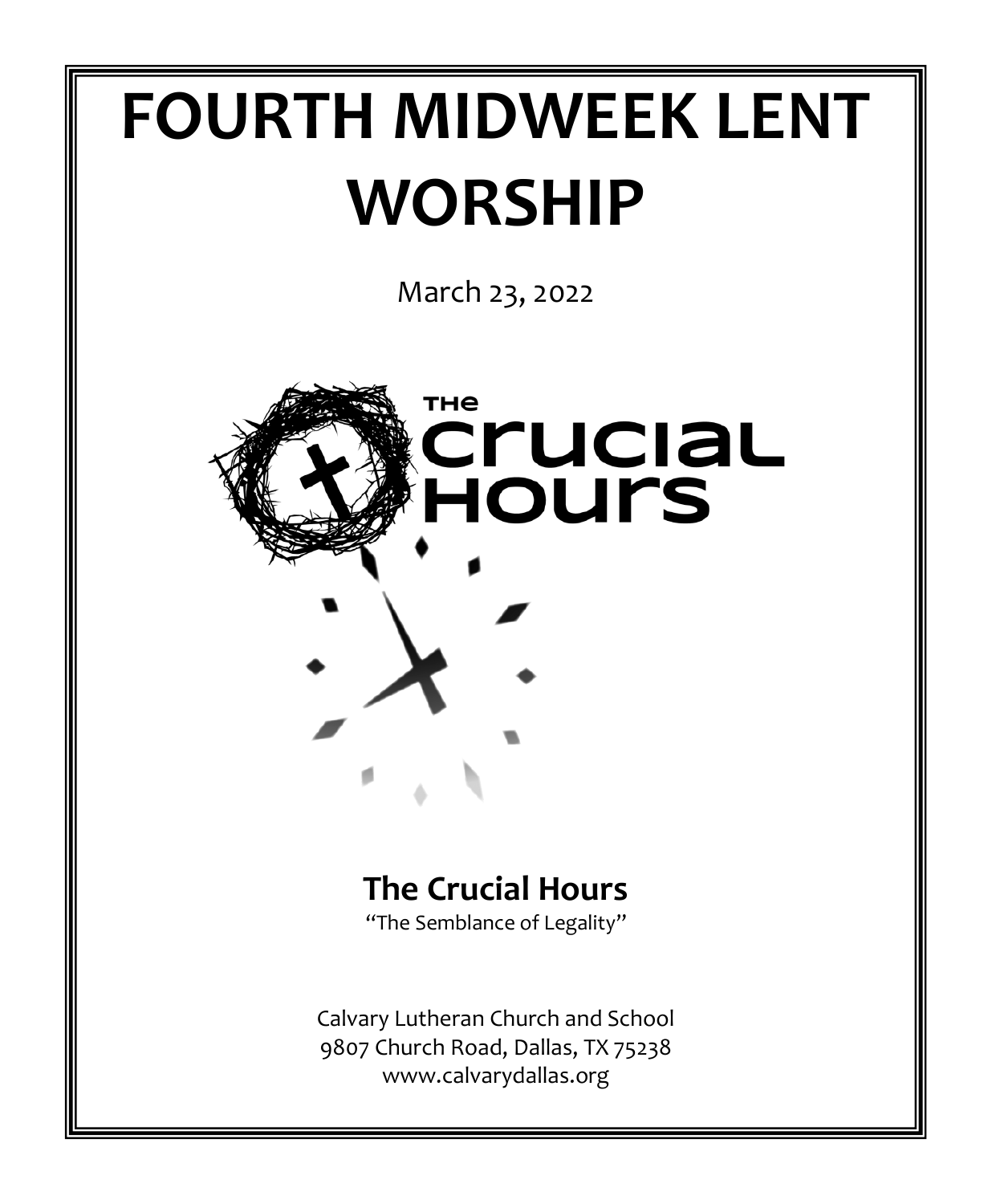# **The Crucial Hours**

The Semblance of Legality - Luke 22:66

**OPENING HYMN**<br> **396 - Christ, the Life of All the Living** 



**STAND**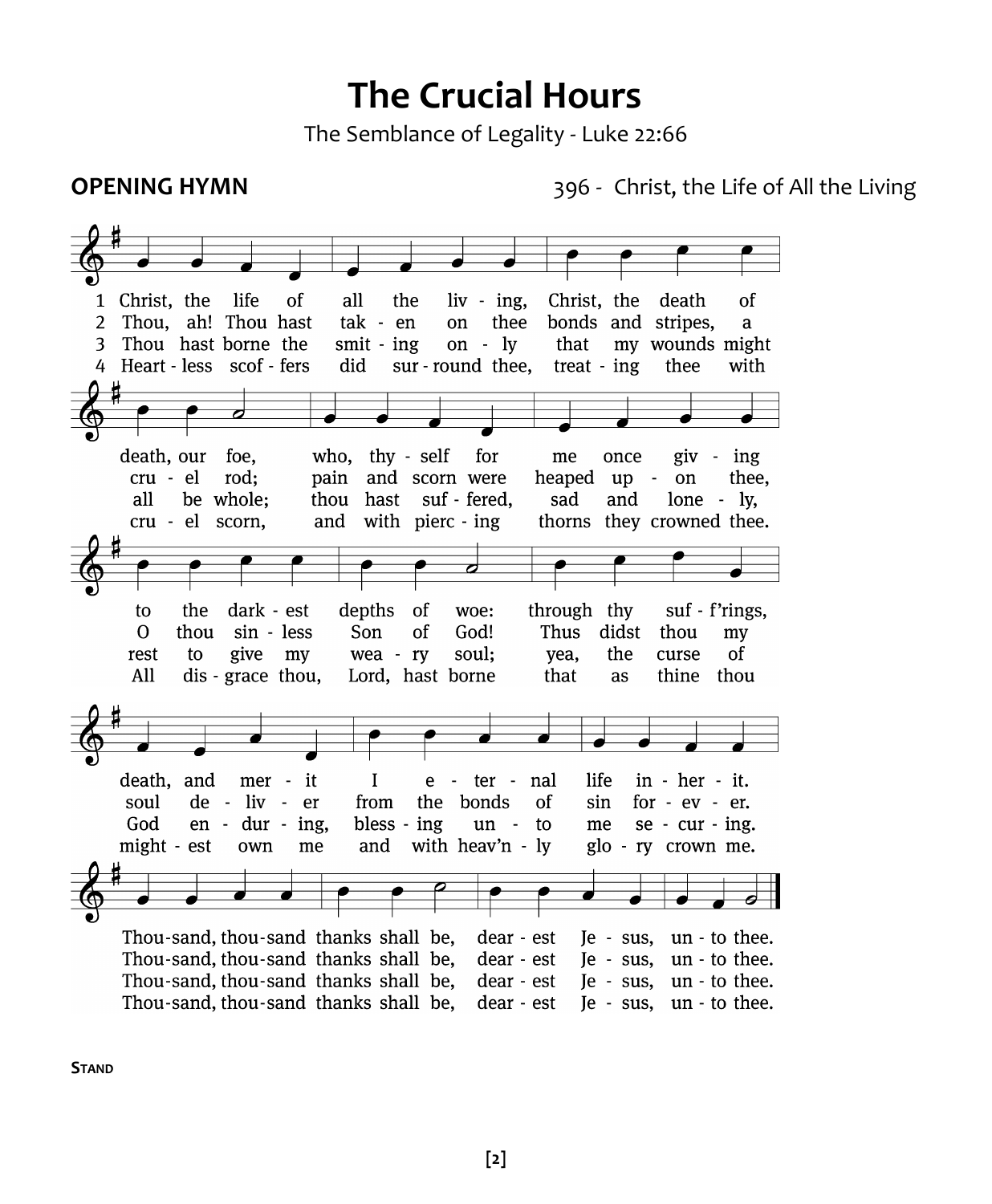## **CONFESSION OF SINS**

Almighty God, our heavenly Father, **we have sinned against you in our thoughts, in our words, in our deeds, and in all that we have not done. Forgive us in the name of our Lord Jesus Christ. Deliver and restore us, that we may rest in peace.** 

By the mercy of God we are redeemed by Jesus Christ, and in him we are forgiven. Let us rest in his peace until the rising of the sun, when we shall serve him in newness of life. **Amen.** 

*BE SEATED*

**PSALM** 2– You Are My Son Refrain You are my Son; this day have  $I$  be got ten you. Tone Why do the / nations rage? Why do the peoples / plot in vain? The kings of the earth take their stand and the rulers assemble a- / gainst the LORD and against his A- / nointed One. **Refrain** He who sits in / heaven laughs; the Lord / scoffs at them. Then he addresses them in his anger and frightens them with his fury, / saying, "I have set my King on Zion, my / holy hill." *Refrain* I will declare the / LORD's decree: He said to me, "You are my Son; today I have be- / gotten you." **Glory be to the Father and** / **to the Son**

**[3]**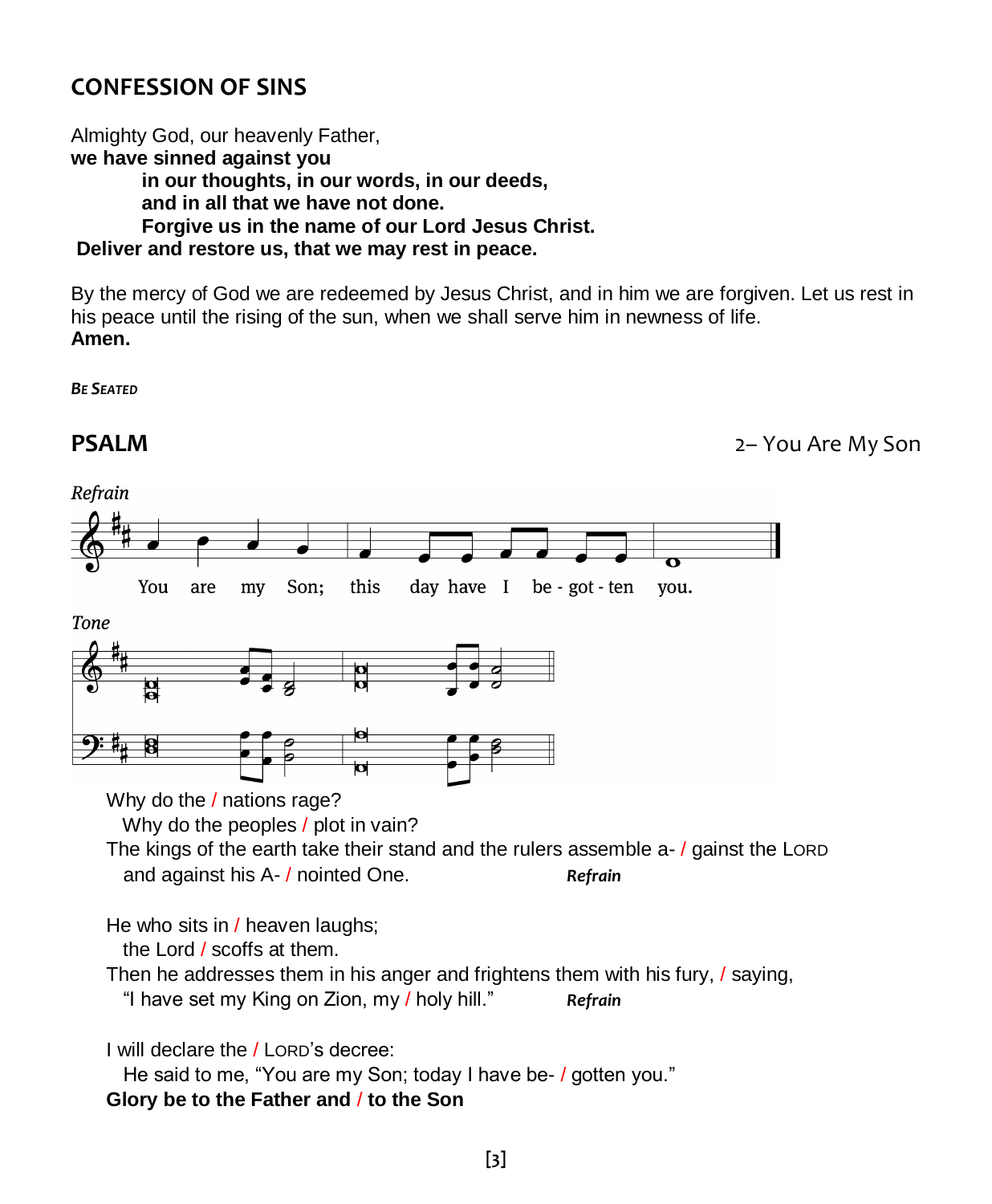**and to the** / **Holy Spirit, as it was in the be-** / **ginning, is now, and will be forever.** / **Amen.** *Refrain*

### **PSALM PRAYER**

Lord, keep us safe in the refuge of your anointed Son, so that when the nations rage against him, we are not terrified. You have begotten him from eternity and have seated him on your throne in heaven. Let us see him as he truly is, the One who lives and rules with you and the Holy Spirit, one God, now and forever.

**Amen.**

**PASSION HISTORY** Luke 22:54-71 *According to the Gospel of Luke (Evangelical Heritage Version™)*

#### *Peter Denies Jesus*

LUKE 22:54 Peter followed at a distance. <sup>55</sup>When they had lit a fire in the middle of the courtyard and sat down together, Peter sat down among them.<sup>56</sup>A servant girl saw him sitting near the light. She looked closely at him and said, "This man also was with him."

<sup>57</sup>But he denied it, saying, "Woman, I do not know him."

<sup>58</sup>After a little while someone else saw him and said, "You also are one of them!"

But Peter answered, "Man, I am not!"

<sup>59</sup>After about one hour had passed, someone else was firmly insisting, "Truly this man was with him too, because he is a Galilean!"

 $60$ But Peter said, "Man, I don't know what you are talking about!" At that very moment, while he was still speaking, the rooster crowed. 61The Lord turned and looked at Peter. Then Peter remembered the Lord's word, how he had said to him, "Before the rooster crows today you will deny me three times." <sup>62</sup>He went outside and wept bitterly.

#### *The Guards Mock Jesus*

 $63$ The men who were holding Jesus in custody mocked him while they were beating him.  $64$ They blindfolded him and kept asking him, "Prophesy! Who hit you?"  $65$ And they went on saying many other blasphemous things against him.

#### *Jewish Court*

 $66$ As soon as it was day, the council of the elders of the people met together, both the chief priests and experts in the law. They brought him into their Sanhedrin and said,  $67^{\circ}$  If you are the Christ, tell us."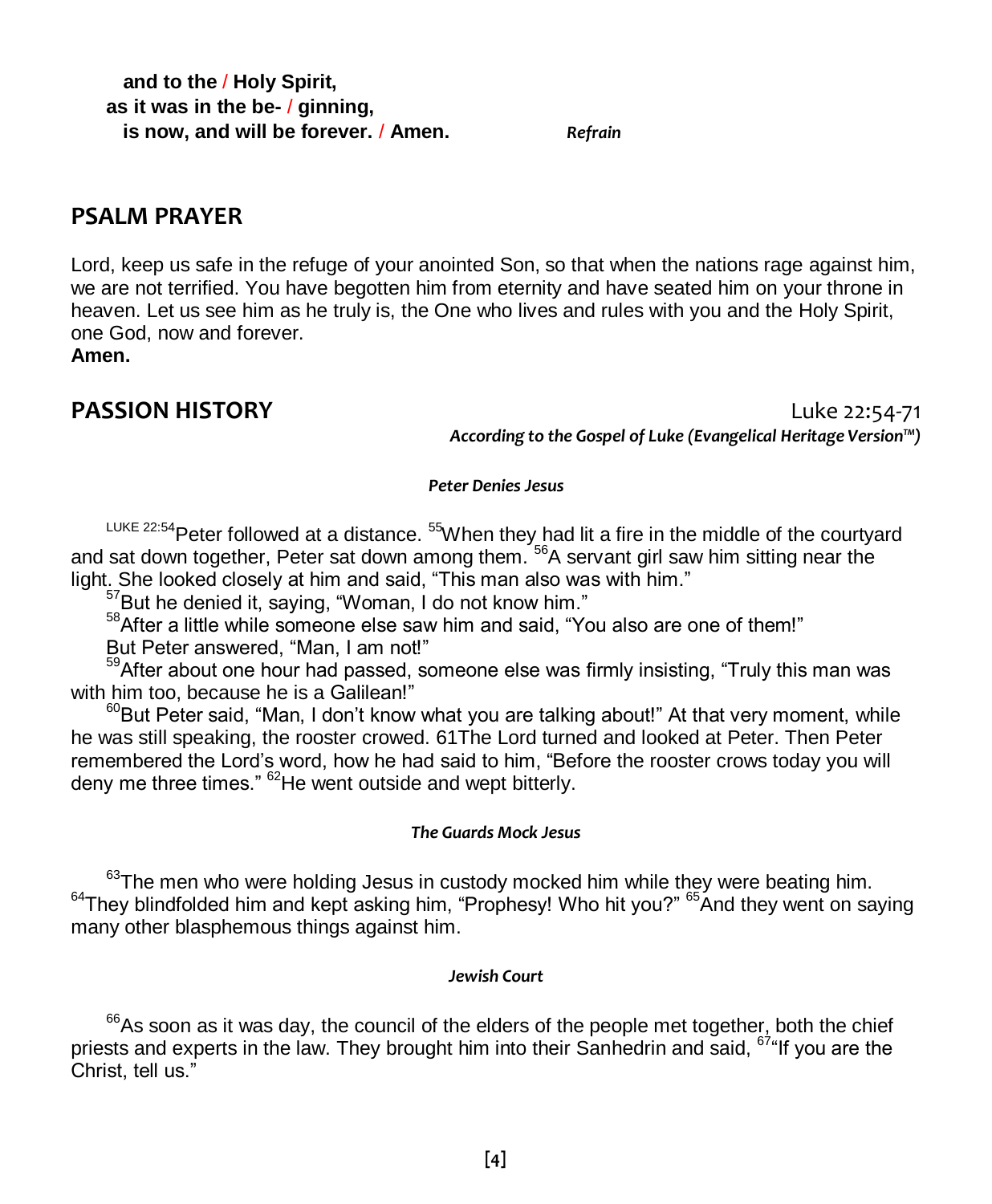But he said to them, "If I tell you, you will not believe, <sup>68</sup>and if I ask you, you will not answer me or release me. <sup>69</sup>But from now on, the Son of Man will be seated at the right hand of the power of God."

 $70$ They all said, "Are you then the Son of God?"

He said to them, "I am what you are saying."

 $71$ Then they said, "Why do we need any more testimony? For we ourselves have heard it from his own mouth!"

**HYMN OF THE DAY 108 – He Stood Before the Court** 



# **Sermon**

Luke 22:66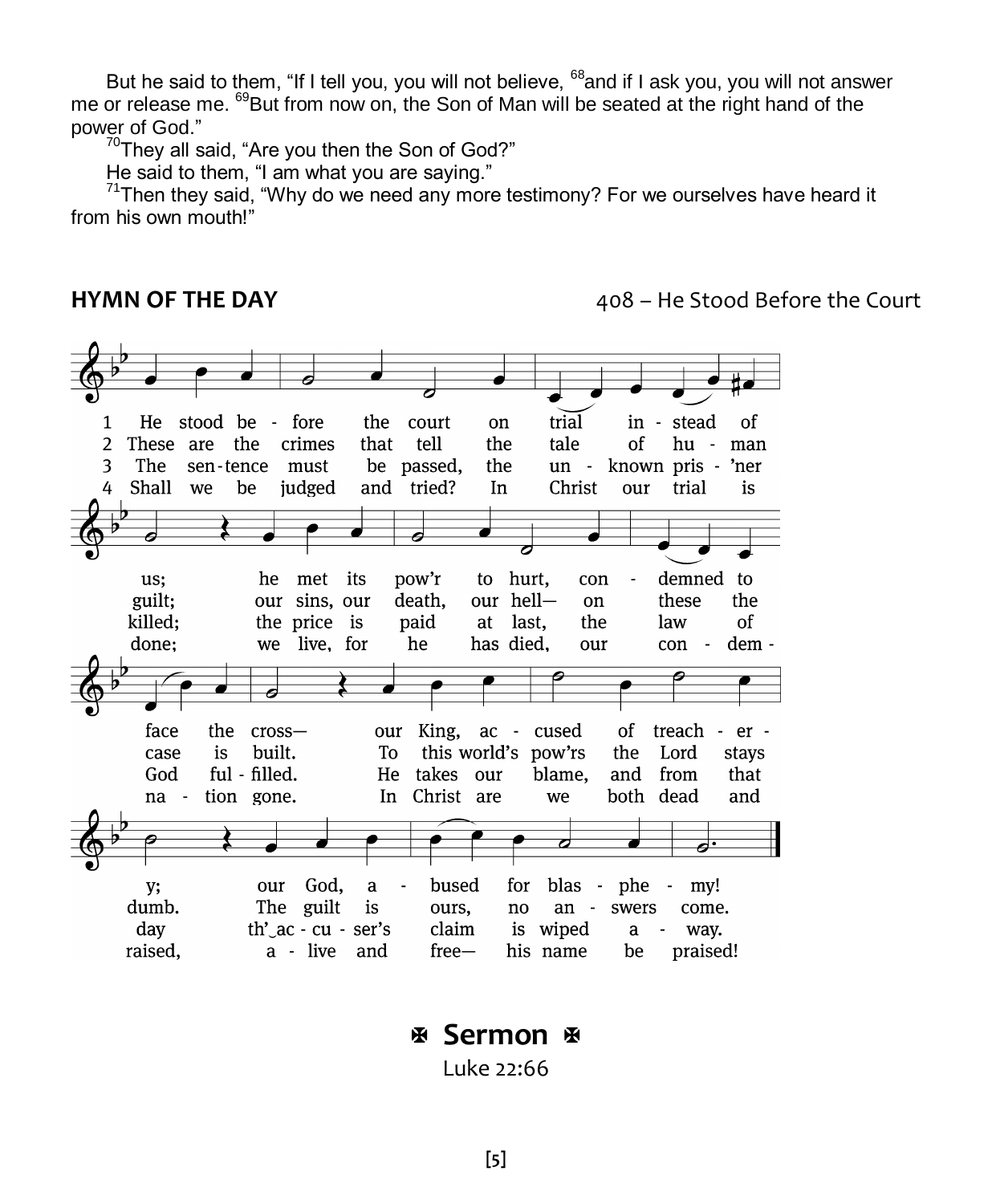# **The Semblance of Legality**

# **ANNOUNCEMENTS AND MUSICAL OFFERING**

*We appreciate the offerings given to support the work of God's Kingdom here and throughout the world. Offerings can be given in any of four ways:*

- *Set in the offering plate at the back of the sanctuary*
- *On the Calvary website: https://calvarydallas.org/give/*
- *On your phone with the Vanco Mobile Faith Engagement app*
- *Scan the QR code to the right…*



*Give us a record of your visit through our online Connection Card, or by filling out the card in the pew and placing it in the offering plate as you leave. The Connection Card tab can be found at the bottom right of any page of the Calvary website, https://calvarydallas.org or by scanning the code to the left...*

*STAND*

#### **PRAYER**

Abide with us, Lord, for it is evening and the day is almost over. Abide with us and with your whole Church. Abide with us in the evening of the day, in the evening of life, in the evening of the world. Abide with us in your grace and goodness, in your holy Word and sacrament, in your comfort and blessing. Abide with us when we are overcome by the night of sorrow and fear, by the night of doubt and affliction, by the night of bitter death. Abide with us and with all your people in time and in eternity.

**Amen.** 

### **LORD'S PRAYER**

**Our Father in heaven, hallowed be your name, your kingdom come, your will be done on earth as in heaven. Give us today our daily bread. Forgive us our sins, as we forgive those who sin against us. Lead us not into temptation, but deliver us from evil. For the kingdom, the power, and the glory are yours now and forever. Amen.**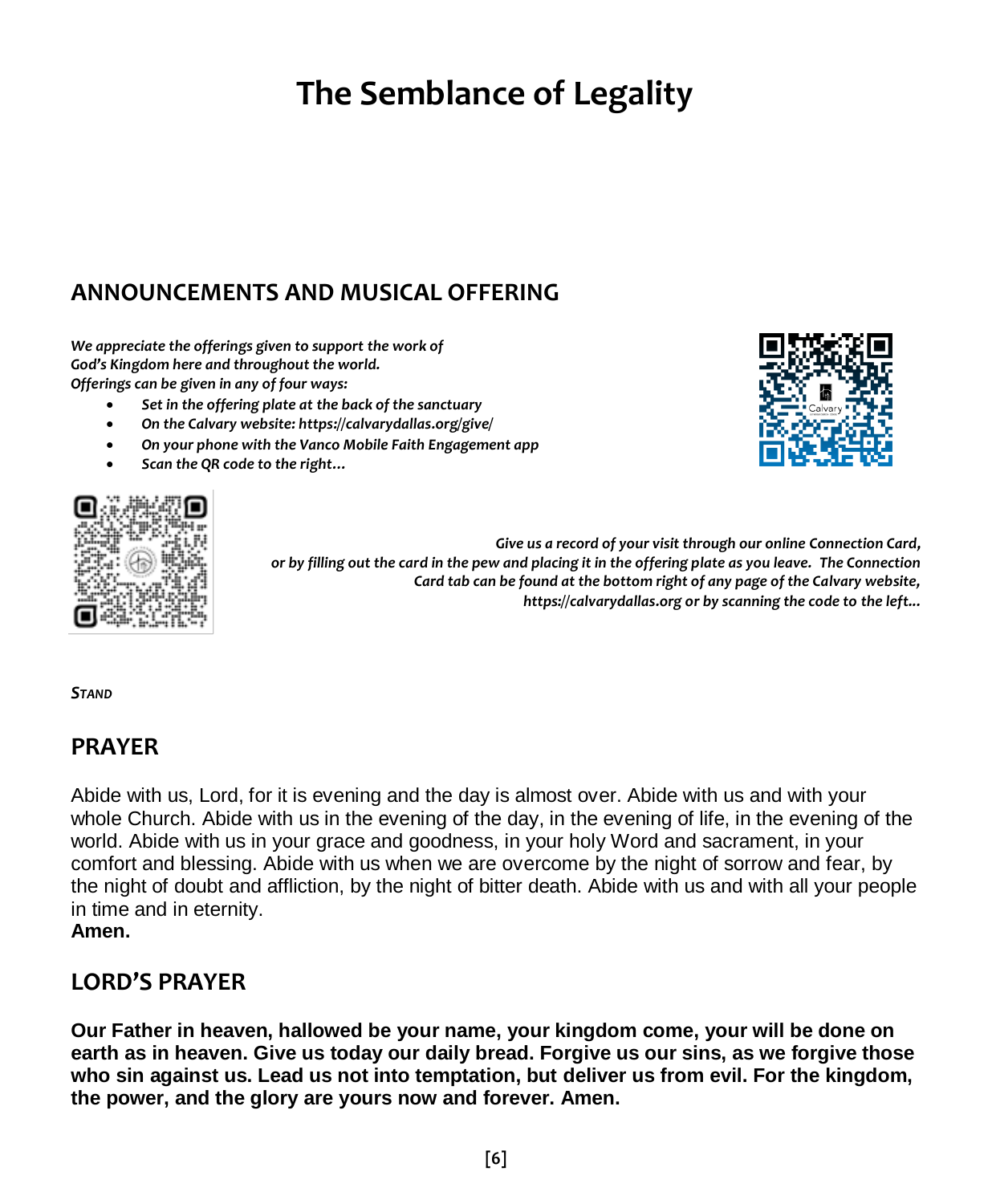#### **BLESSING**

May God be gracious to us and bless us and make his face shine on us. **May God bless us still, so that all the ends of the earth will fear him.**

*BE SEATED*

**CLOSING HYMN** 402 – Glory Be to Jesus  $\overline{\mathbf{r}}$ Glo who 1  $-rv$ be to Ie  $\overline{a}$ sus, in bit ter pains  $\overline{2}$ Grace and life e  $\sim$ ter  $\sim$ nal in that blood  $\mathbf I$ find: Blest through end - less 3 a  $\overline{\phantom{a}}$ ges be the pre - cious stream A - bel's blood for venge - ance plead - ed to the skies, poured for me the life - blood from his sa - cred veins.  $in - f<sub>1</sub> - nite - ly$ blest be his com pas - sion, kind. which from end - less tor - ment did the world re - deem. par - don cries. but the blood <sub>of</sub> **Je**  $\sim$ sus for our 5 Oft as earth exulting lifts its praise on high, angel hosts rejoicing make their glad reply.

6 Lift we, then, our voices, swell the mighty flood; louder still and louder

*Thank you to Pr. Kelly Huet of Prince of Peace, Flower Mound for conducting our worship this evening.*

#### **ACKNOWLEDGMENTS**

*Unless otherwise indicated, Scripture quotations are from The Holy Bible, New International Version® , NIV® . Copyright © 1973, 1978, 1984, 2011 by Biblica, Inc.TM Used by permission of Zondervan. All rights reserved worldwide.*

> *Software distributed in partnership with Northwestern Publishing House. Created by Christian Worship: Service Builder © 2022 Concordia Publishing House.*

> > *©2021 Northwestern Publishing House. All rights reserved.*